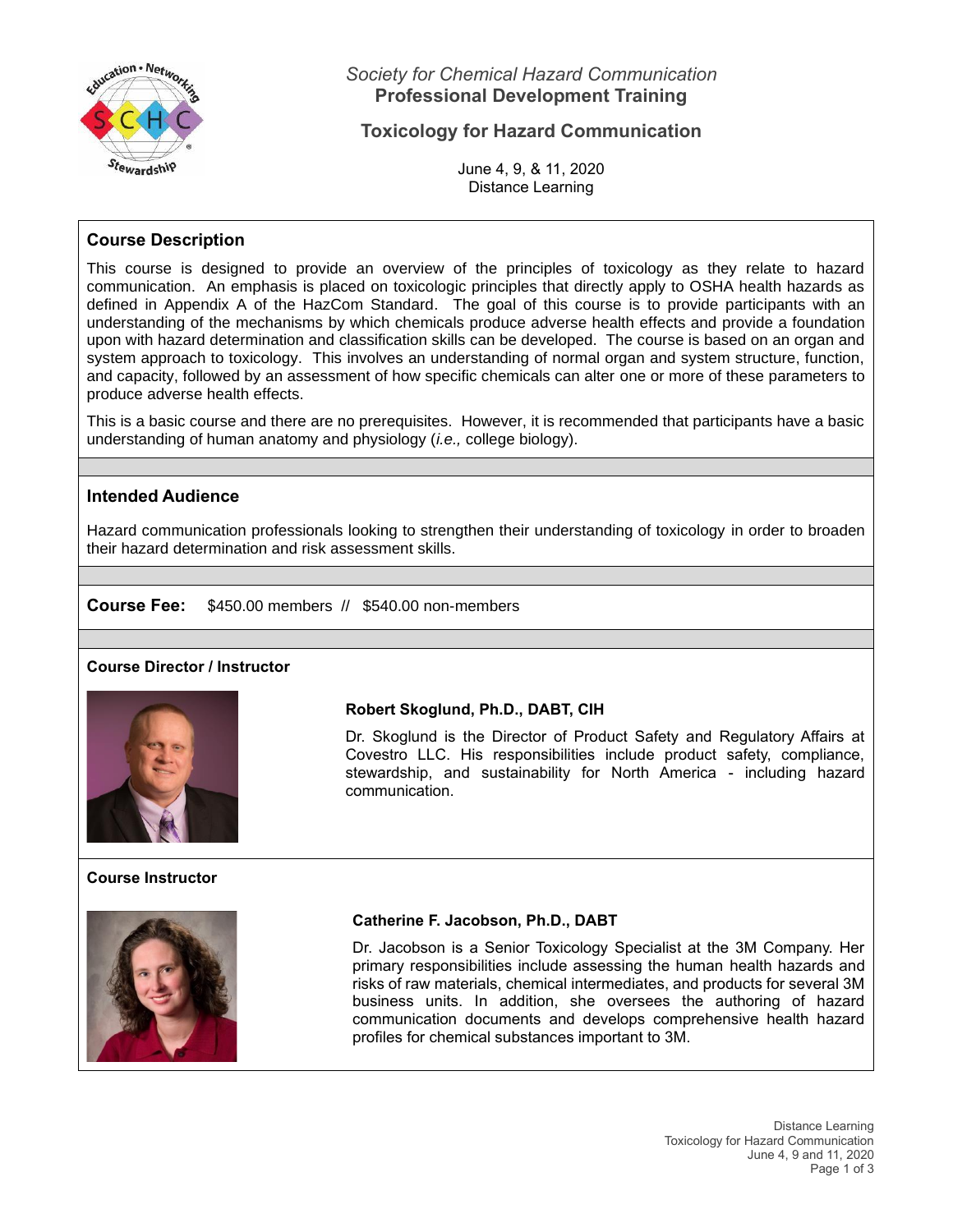

## **Course Instructor**



## *Society for Chemical Hazard Communication* **Professional Development Training**

# **Toxicology for Hazard Communication**

June 4, 9, & 11, 2020 Distance Learning

## **Robert Roy, Ph.D., DABT**

Dr. Roy is a Lead Toxicology Specialist at 3M in St. Paul, Minnesota. His primary responsibilities include assessing the human health hazards and safety of products and other materials for several 3M business units. In addition, he leads the development of the 3M Occupational Exposure Guidelines and has been actively involved in California Proposition 65 assessments, chemical health hazard determination, and the human risk/safety assessment of chemicals/intermediates and finished products.

## **Course Topics and Schedule (Subject to Change)**

### **Thursday, June 4, 2020**

- 1:00 3:30pm (ET) Introduction
	- Principles of Toxicology

Toxicology of the Nervous System

Toxicology of the Endocrine System

Toxicology of the Hematopoietic System

## **Tuesday, June 9, 2020**

1:00 – 3:30pm (ET) Toxicology of the Immune System Toxicology of the Respiratory System Toxicology of the Liver Toxicology of the Skin Genotoxicity, Mutagenicity, and Carcinogenicity Toxicology of the Cardiovascular System

## **Thursday, June 11, 2020**

1:00 – 3:30pm (ET) Toxicology of the Kidney

Toxicology of the Eye Toxicology of Miscellaneous Target Organs and Systems Toxicology of the Reproductive System Developmental Toxicology Information Resources

> Distance Learning Toxicology for Hazard Communication June 4, 9 and 11, 2020 Page 2 of 3